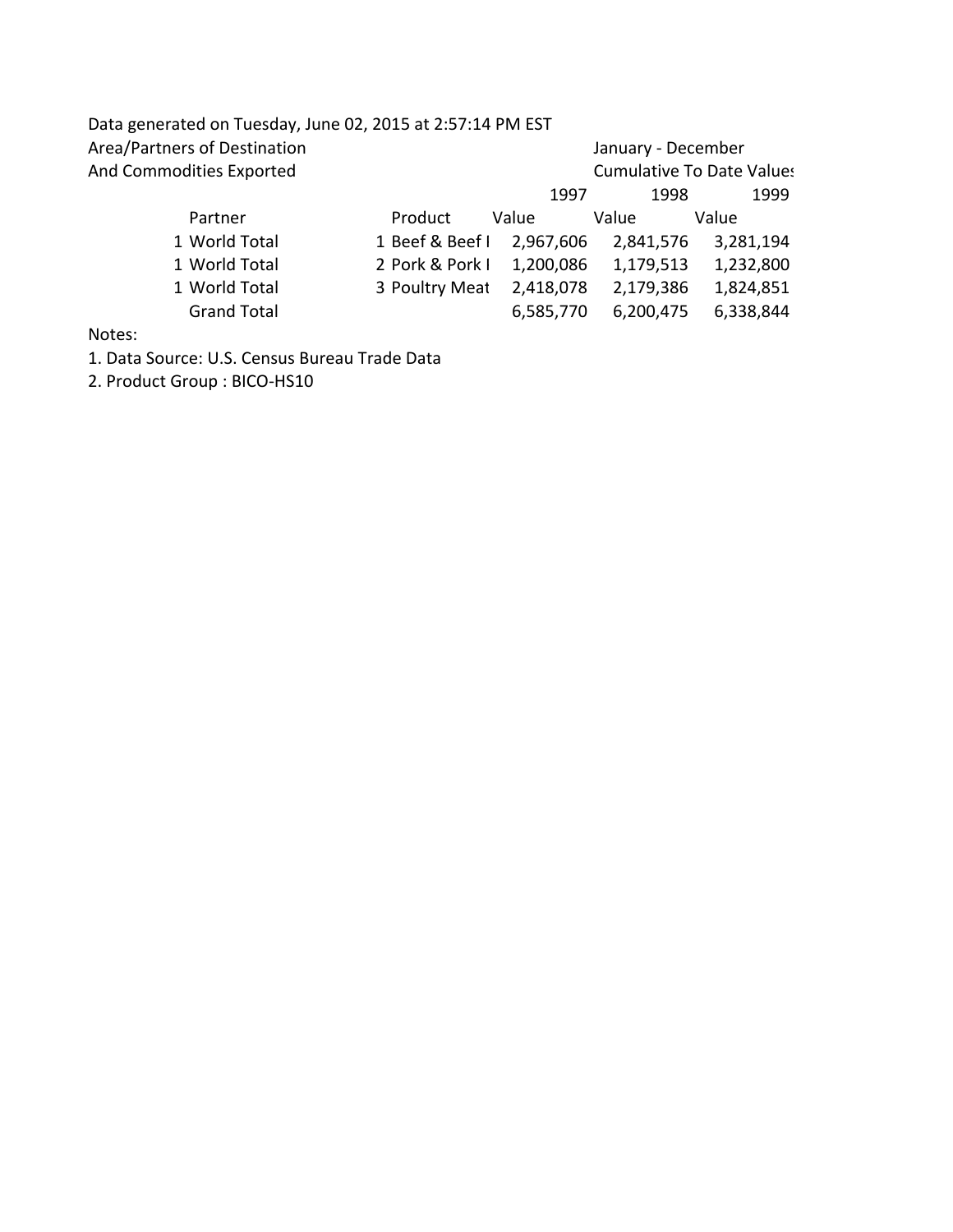s in Thousands of dollars

| 2000      | 2001      | 2002      | 2003      | 2004      | 2005      | 2006      |
|-----------|-----------|-----------|-----------|-----------|-----------|-----------|
| Value     | Value     | Value     | Value     | Value     | Value     | Value     |
| 3.614.611 | 3,404,659 | 3,203,890 | 3,855,642 | 807,720   | 1,377,190 | 2,031,358 |
| 1,346,669 | 1,556,071 | 1,504,431 | 1,581,672 | 2,228,400 | 2,638,533 | 2,856,129 |
| 1,939,935 | 2,329,853 | 1,769,200 | 1,986,184 | 2,262,505 | 2,751,811 | 2,512,515 |
| 6.901.214 | 7,290,583 | 6.477.522 | 7.423.498 | 5,298,624 | 6,767,534 | 7,400,002 |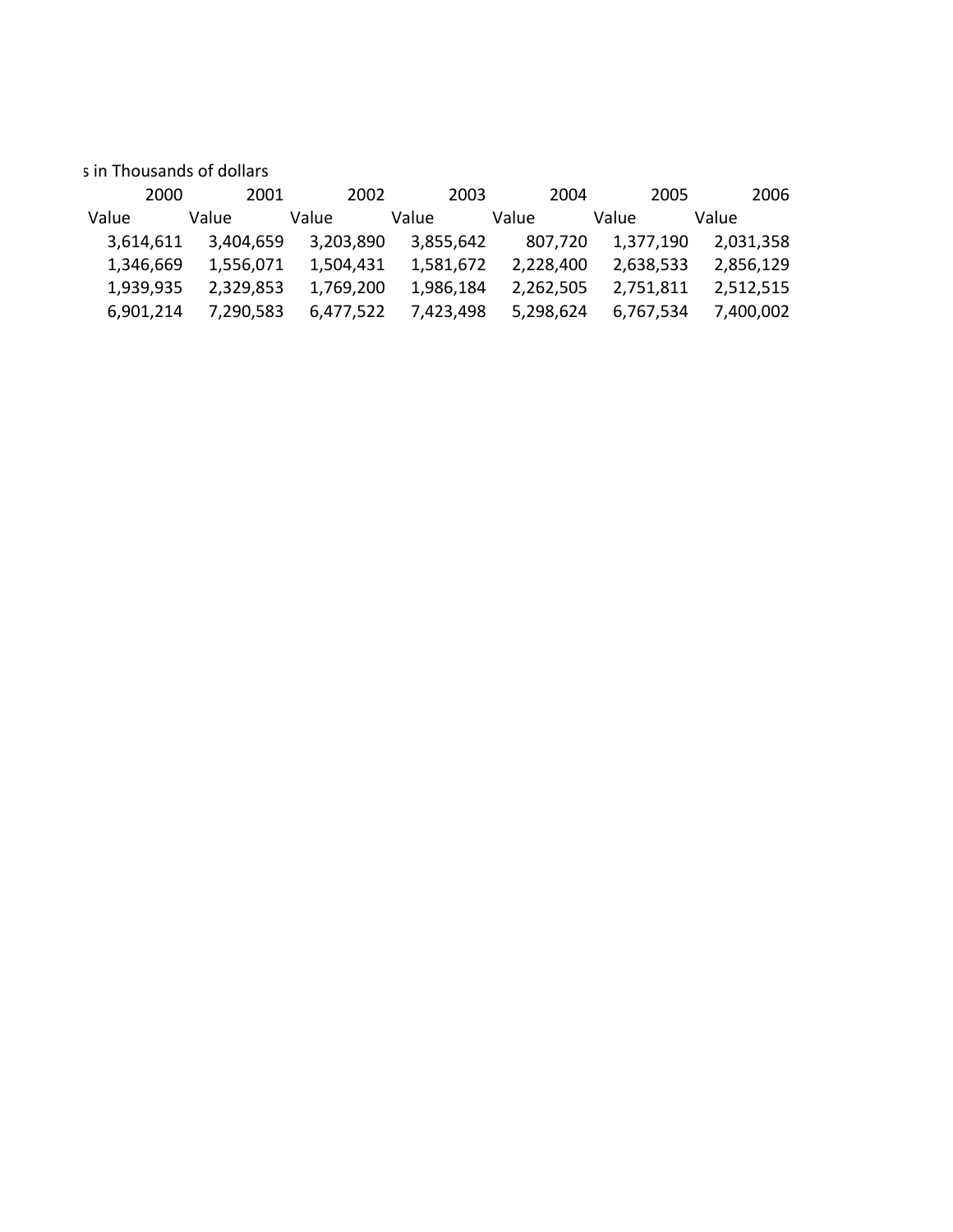|           | 2007 |            | 2008 |           | 2009 |                       | 2010      |            | 2011      |       | 2012       |            | 2013      |
|-----------|------|------------|------|-----------|------|-----------------------|-----------|------------|-----------|-------|------------|------------|-----------|
| Value     |      | Value      |      | Value     |      | Value                 |           | Value      |           | Value |            | Value      |           |
| 2,623,631 |      | 3,195,666  |      | 3,081,454 |      |                       | 4,078,606 |            | 5,419,968 |       | 5,508,284  |            | 6,173,163 |
| 3,155,459 |      | 4,795,909  |      | 4.284.171 |      |                       | 4.779.343 |            | 6,114,290 |       | 6,319,556  |            | 6,049,819 |
| 3,571,769 |      | 4.506.403  |      | 4,191,922 |      |                       | 4,192,944 |            | 4,906,977 |       | 5,455,187  |            | 5,516,809 |
| 9.350.859 |      | 12.497.978 |      |           |      | 11,557,547 13,050,893 |           | 16,441,235 |           |       | 17,283,026 | 17.739.791 |           |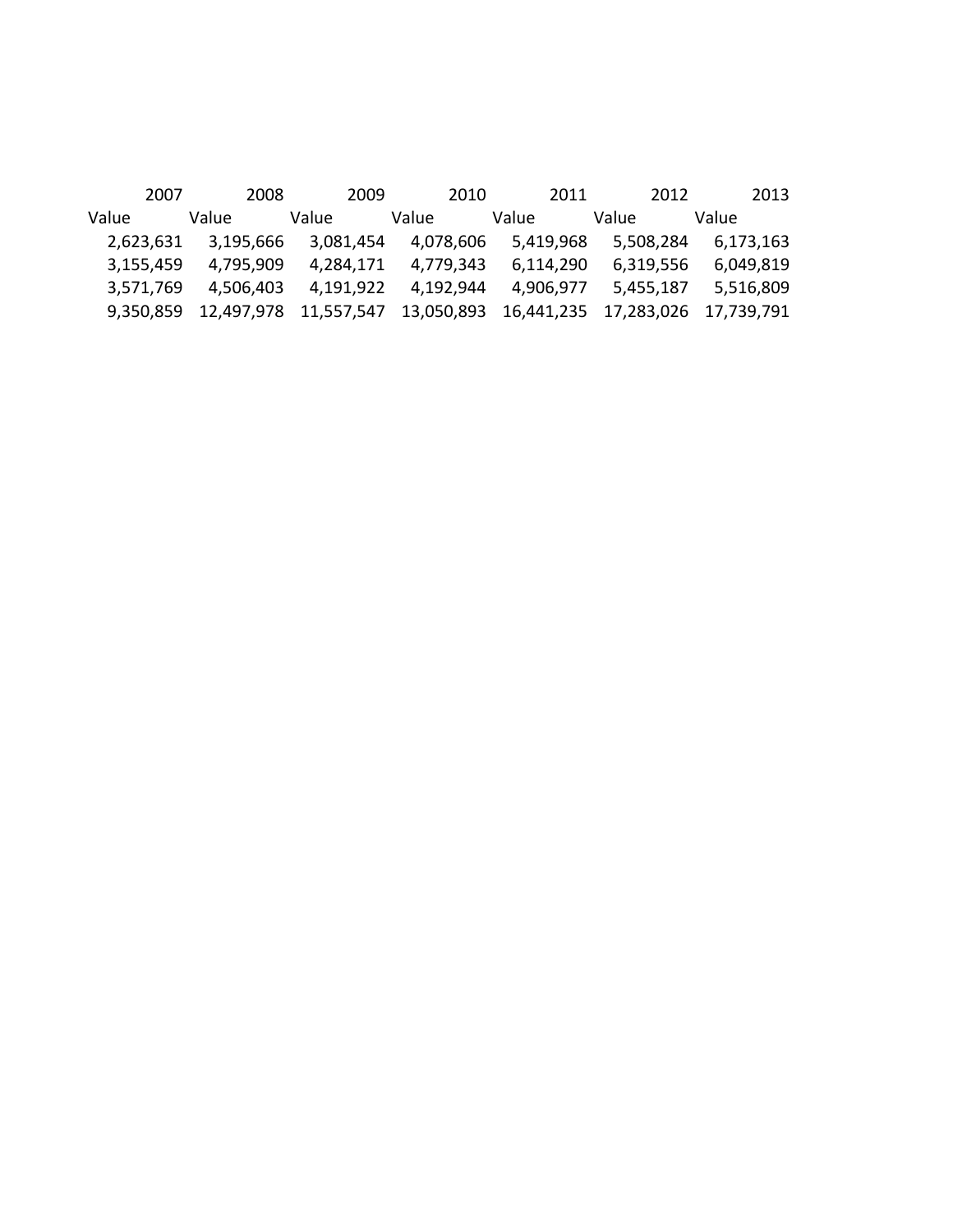|            | 2014 Jan - Mar 201 Jan - Mar 2015 |           |                                                     |      |        |
|------------|-----------------------------------|-----------|-----------------------------------------------------|------|--------|
| Value      | Value                             | Value     | Period/Perio Reporter Coc Partner Code Product Code |      |        |
| 7,135,222  | 1,511,007                         | 1,566,137 | 4 US                                                | R00  | 0145AT |
| 6,674,431  | 1,648,697                         | 1,421,282 | $-14$ US                                            | ROO. | 0150AT |
| 5,501,277  | 1,275,037                         | 1,149,270 | $-10$ US                                            | ROO. | 0155AT |
| 19,310,930 | 4.434.741                         | 4,136,689 | $-7$                                                |      |        |